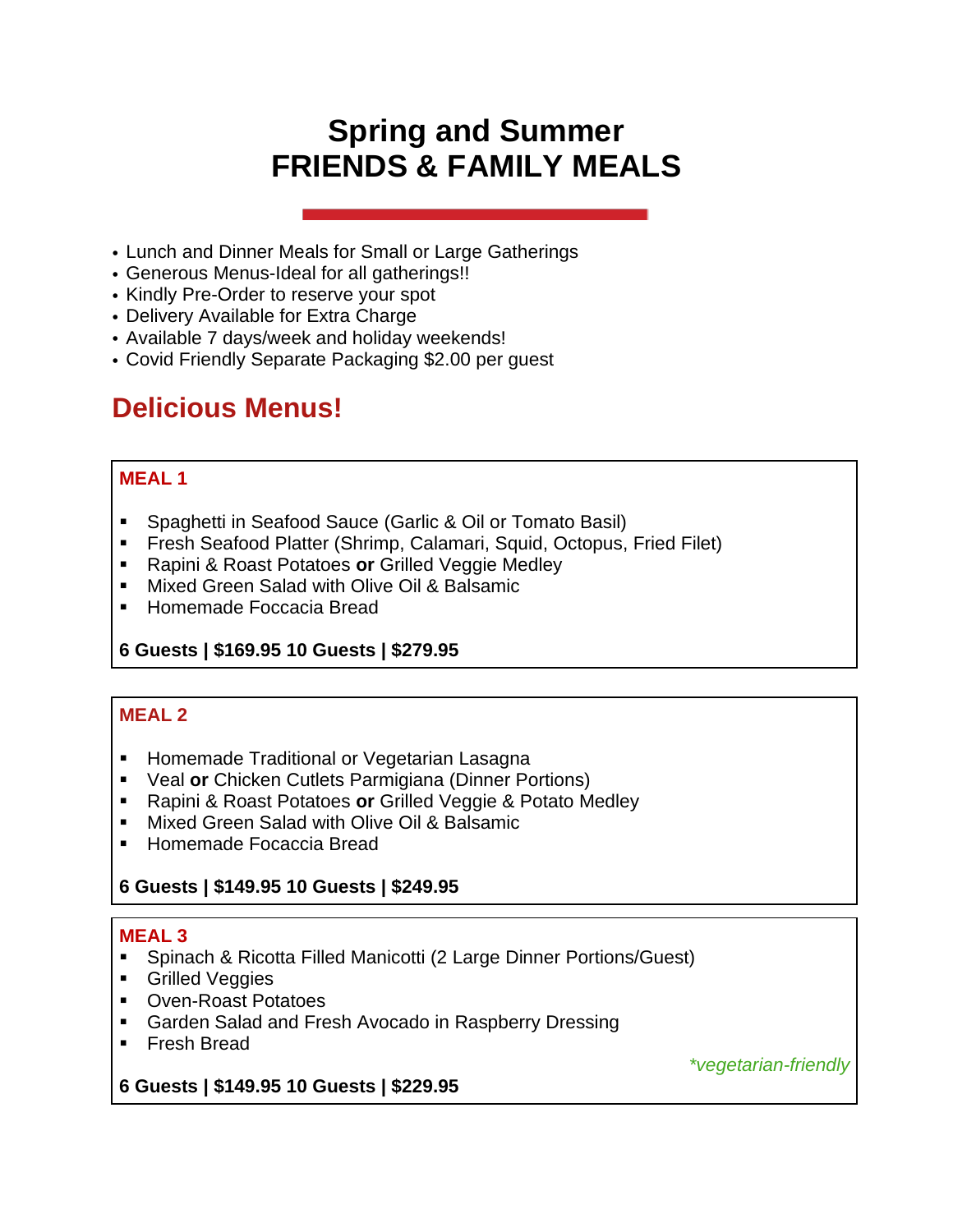- Penne Pomodoro (Tomato Fresh Basil Sauce)
- Chicken Breast **or** Veal Scallopini in Mushroom & White Gravy
- Steamed Broccoli and Carrots
- Greek Salad
- Homemade Focaccia

#### **6 Guests | \$129.95 10 Guests | \$215.95**

#### **MEAL 5**

- Mushroom Risotto with Saffron
- **EXEC** Tender Beef Brisket in Gravy
- Garlic and Herb Potatoes and Buttered Baby Carrots
- Mixed Green Salad
- Rosemary and Olive Oil Focaccia Bread

#### **6 Guests | \$149.95 10 Guests | \$249.95**

#### **MEAL 6**

- Spaghetti All'Arrabbiata
- Oven Roast Sausages
- Potatoes Peppers and Onions
- Garden Salad
- Homemade Focaccia

**6 Guests | \$109.95 10 Guests | \$179.95**

## **MEAL 7**

- Rigatoni Bolognese (all beef meat sauce)
- Chicken Parmigiana **or** Veal Parmigiana
- **E** Grilled Veggie & Potato Medley
- Mixed Green Salad
- Homemade Focaccia

**6 Guests | \$119.95 10 Guests | \$199.95**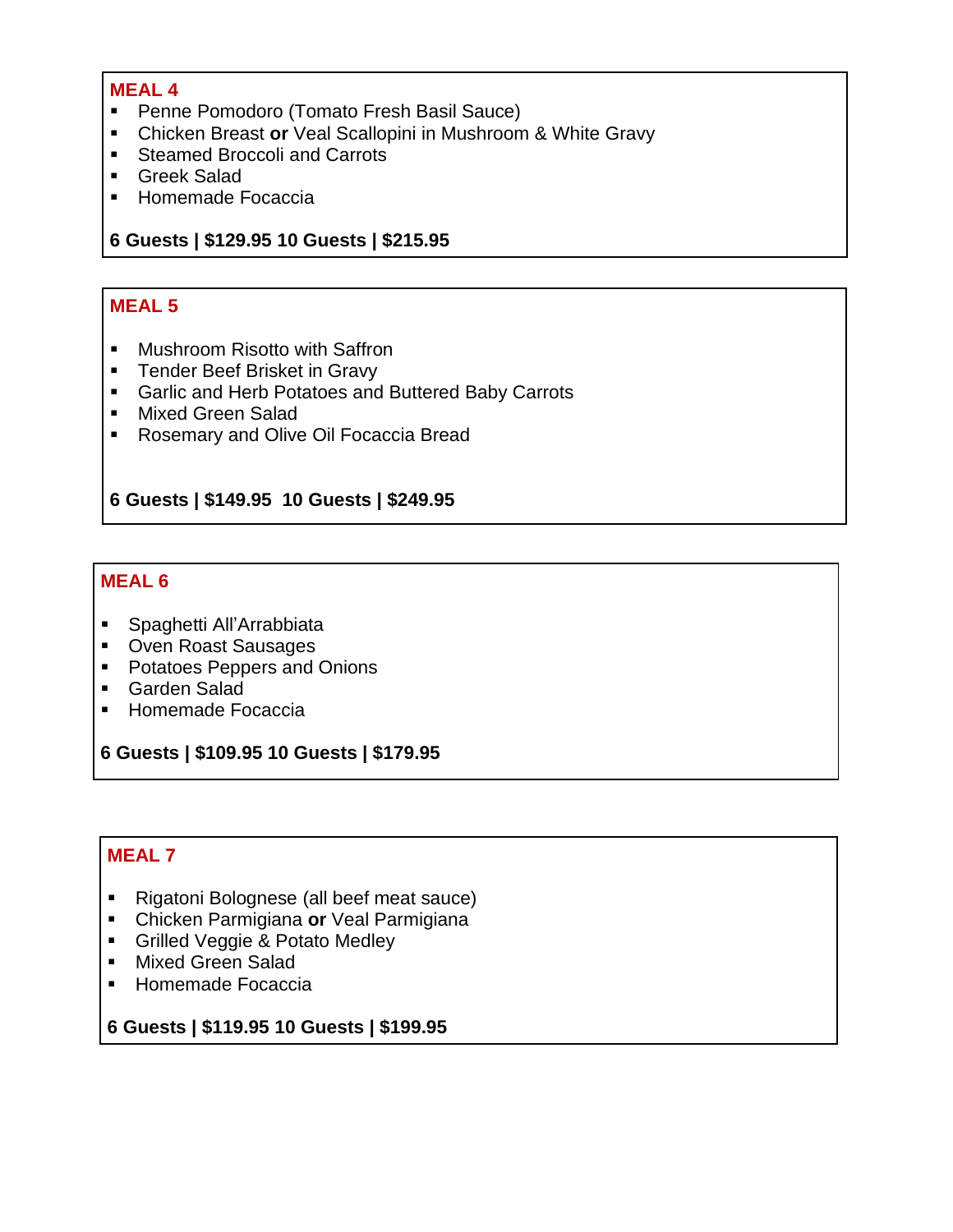- Fettuccine or Penne in Rosee Sauce
- Chicken Parmigiana **or** Veal Parmigiana
- Roasted Pepper & Sautééed Mushrooms and Onions
- Caesar Salad and Olives
- Homemade Focaccia

#### **6 Guests | \$109.95 10 Guests | \$179.95**

#### **MEAL 9**

- Fusilli in Creamy Pesto Alfredo Sauce
- Breaded Chicken Breast Cutlets with Lemon & Herbs
- Roast Potatoes
- Honey Nut Salad
- Cheesy Garlic Bread

**6 Guests | \$119.95 10 Guests | \$199.95**

#### **MEAL 10**

- Penne alla Vodka (with or without pancetta)
- Veal Cutlets **or** Chicken Cutlets in Tomato Sauce
- Mushrooms Peppers Onions
- Mixed Green Salad
- Italian Panini Buns

#### **6 Guests | \$119.95 10 Guests | \$199.95**

#### **MEAL 11**

- Broiled Mediterranean Salmon
- Vegetable Rice **or** Fusilli Primavera
- Baby Carrots and Sweet Green Peas
- Fig Nut and Arugula Salad
- Homemade Focaccia

**6 Guests | \$149.95 10 Guests | \$249.95**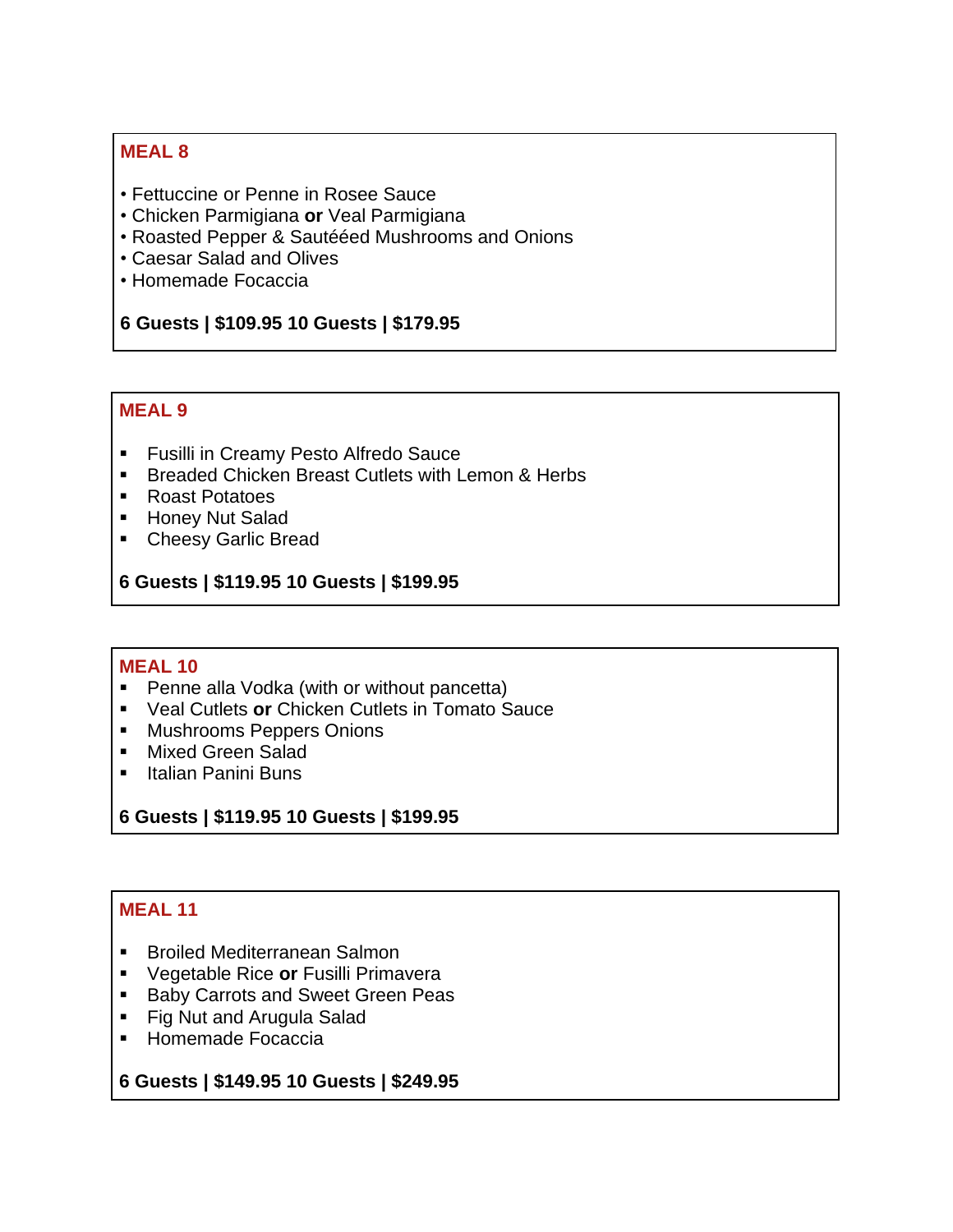- 6 oz Sirloin Steak
- Butter and Garlic Mushrooms & Onions
- Potato Salad or Mashed Potato
- Garlic Bread
- **•** Fresh Mixed Greens Salad (Olive Oil and Balsamic or Raspberry Vinaigrette)

#### **6 Guests | 149.95 10 Guests | \$249.95**

## **MEAL 13**

- Beef Ravioli or Cheese Filled Tortellini
- Chicken Parmigiana **or** Veal Parmigiana
- Peppers and Mushrooms
- Mixed Green Salad
- Cheesy Garlic Bread

#### **6 Guests | \$149.95 10 Guests | \$ 249.95**

#### **MEAL 14**

- Eggplant Parmigiana
- Chicken Breast Parm
- **Grilled Veggie and Potato Medley**
- Caesar Salad
- Homemade Focaccia Bread

#### **6 Guests | 139.95 10 Guests | 229.95**

#### **MEAL 15**

- Grilled Chicken Breast
- Sauteed Mushrooms and Peppers
- Penne in Creamy Rosee
- Greek Salad
- Homemade Rosemary Focaccia

#### **6 Guests | \$139.95 10 Guests | \$229.95**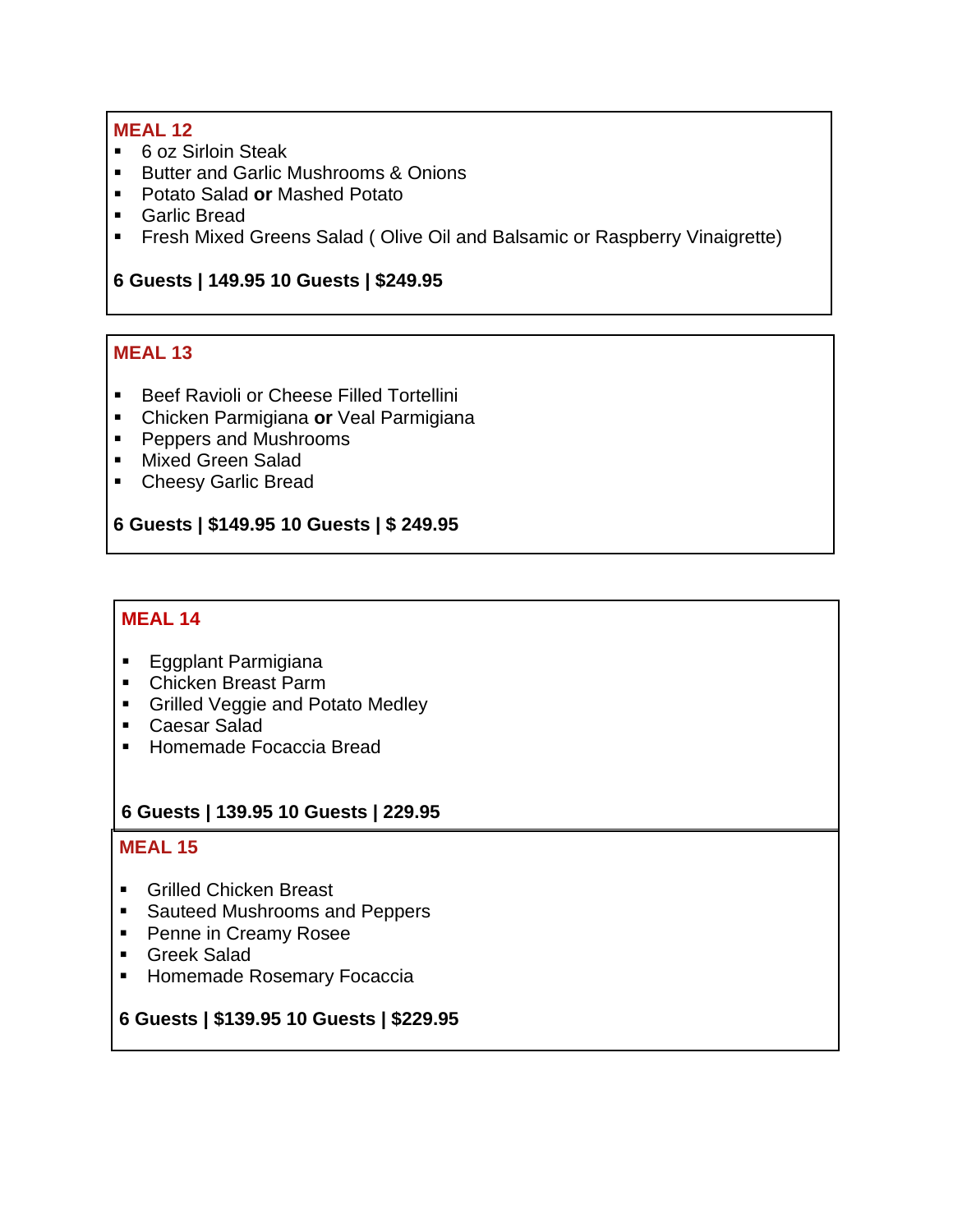- Classic Spaghetti Marinara
- Beef Meatballs
- Mushrooms and Peas
- Caesar Salad
- Cheesy Garlic Bread

#### **6 Guests | \$99.95 10 Guests | \$165.95**

#### **MEAL 17**

- Roast Chicken Quarter Leg or Chicken Cacciatore
- Vegetable Rice **or** Pasta Salad
- Steamed Broccoli and Carrots
- Mixed Green Salad in Balsamic and Olive Oil
- Garlic Bread

#### **6 Guests | \$119.95 10 Guests | \$199.95**

### **MEAL 18**

- Eggplant Parmigiana
- **EXECT:** Fusilli in Pesto and Garlic Olive Oil
- **Grilled Veggies and Roast-Oven Potatoes**
- **■** Mixed Green Salad in Balsamic and Olive Oil
- Home-made Focaccia

**6 Guests | \$139.95 10 Guests | \$229.95**

*\*vegetarian-friendly*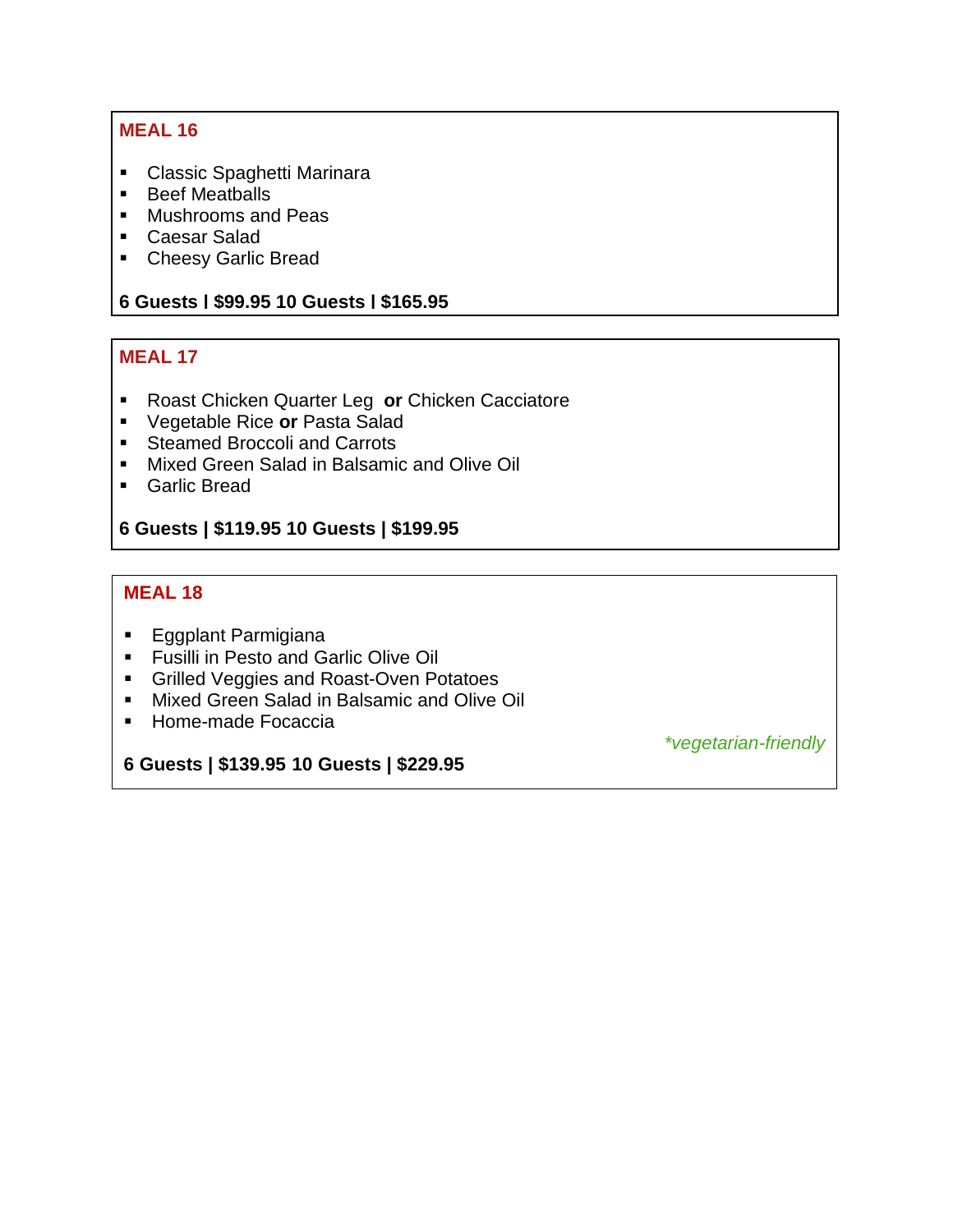- Oven Roast Lamb
- Garlic and Herb Potatoes
- Vegetable Rice
- Mixed Green Salad in Balsamic and Olive Oil
- Home-made Focaccia

#### **6 Guests | \$149.95 10 Guests | \$249.95**

#### **MEAL 20**

- Hot Italian Sandwich Platter (Choose from : Veal, Chicken Breast Parm, Beef Meatball, Italian Sausage, Grilled chicken Breast, Grilled Veggie, Eggplat Parm.)
- Choice of Graden or Caesar Salad
- Home made Sicillian Canoli (Ricotta filling)

## **6 Guests | \$109.95 10 Guests | \$179.95**

*All dishes from our kitchen are prepared with Halal grade chicken and beef.*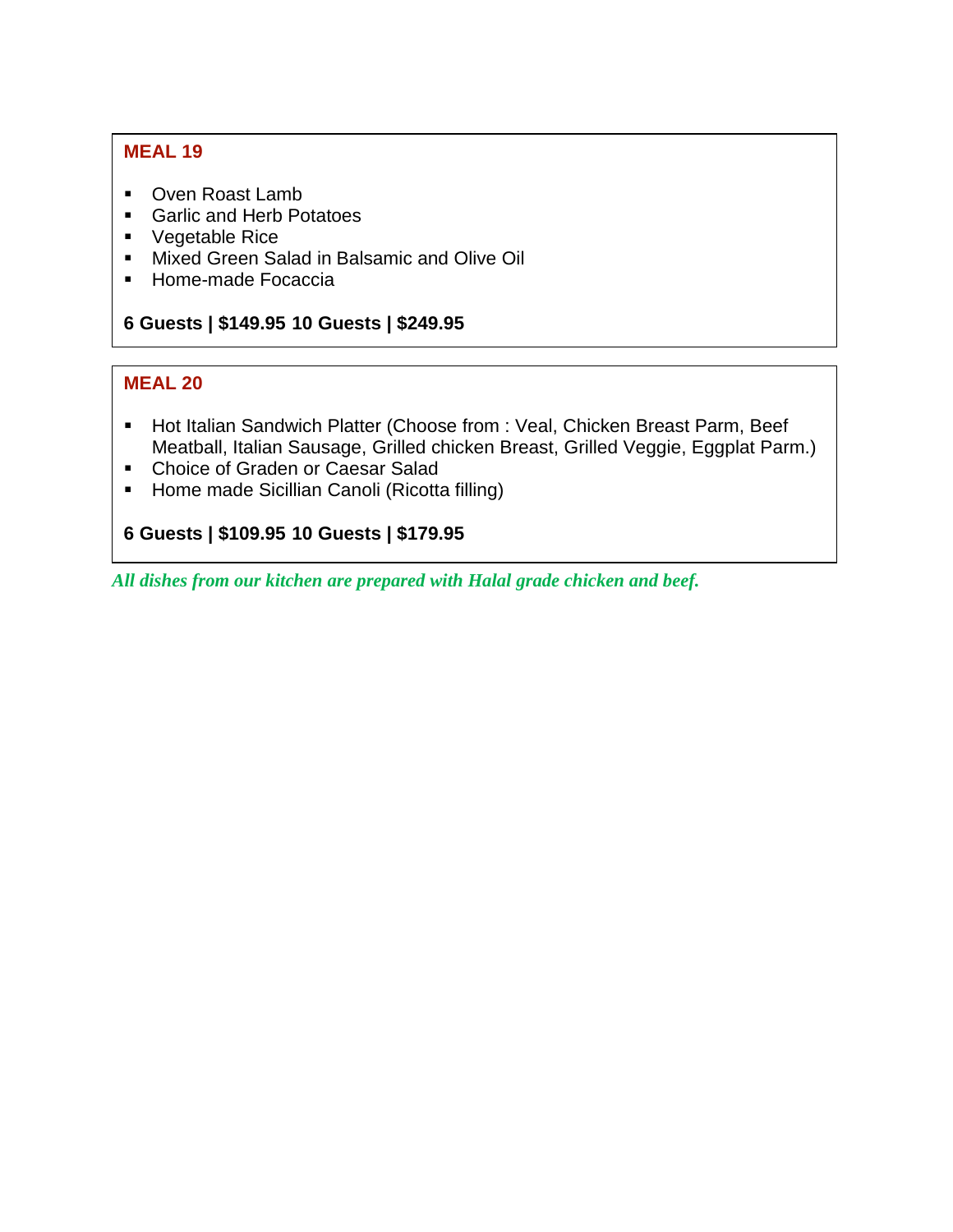# **DELICIOUS ADD-ONS**

## **For more Apps and Desserts, see our Take-Out Menu**

## **Feel free to add more food trays for more variety, see our Create Your Own Menu**

## **Appetizers for 6**

| Feta Bruschetta                                                   | \$19.95    |                                              |                 |
|-------------------------------------------------------------------|------------|----------------------------------------------|-----------------|
| Classic Tomato Bruschetta                                         | \$19.95    |                                              |                 |
| <b>Tangy Olive Bruschetta</b>                                     | \$19.95    |                                              |                 |
| Wild Mushroom Bruschetta                                          | \$19.95    |                                              |                 |
| Margherita Jumbo Pizza                                            | \$19.95    |                                              |                 |
| Jumbo Pepperoni Pizza                                             | \$23.95    |                                              |                 |
| 14 Inch Focaccia Wheel                                            | \$16.95    |                                              |                 |
| <b>Fried Calamari</b>                                             | \$22.95    |                                              |                 |
| Rice Balls and Dip                                                | \$22.95    |                                              |                 |
| <b>Something Sweet</b>                                            |            |                                              |                 |
| Nutella Pizza                                                     | \$19.95(6) | Topped with Sliced Banana \$3.00             |                 |
| Homemade Tiramisu                                                 | \$19.95(6) |                                              |                 |
| Homemade Tiramisu                                                 |            | \$59.95 Tray Can be pre-cut into 18 portions |                 |
|                                                                   |            |                                              |                 |
| <b>Mixed Dessert Boxes</b><br>(cookies and cream filled desserts) |            | $$25.95(6-8)$ $$39.95(12-15)$                | $$49.95(20-25)$ |
|                                                                   |            |                                              |                 |